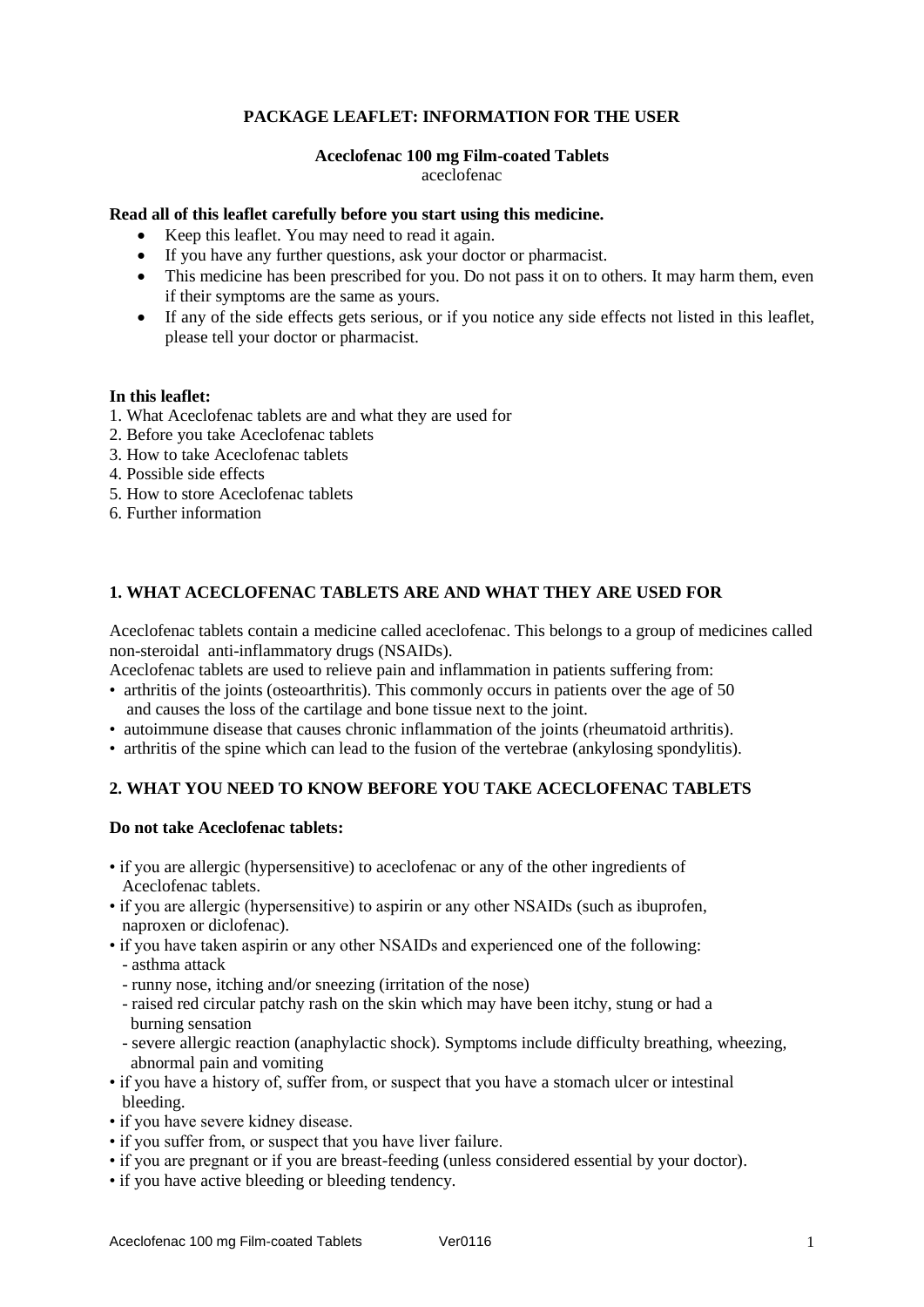- if you have established heart disease and/or cerebrovascular disease e.g. if you have had a heart attack, stroke, mini-stroke (TIA) or blockages to blood vessels to the heart or brain or an operation to clear or bypass blockages
- if you have or have had problems with your blood circulation (peripheral arterial disease)

Aceclofenac tablets is not recommended for use in children.

## **Take special care with Aceclofenac tablets:**

Before you start taking Aceclofenac tablets, tell your doctor:

- if you suffer from any other form of kidney or liver disease.
- if you have any of the following gastro-intestinal disorders including:
	- inflammatory bowel disease (ulcerative colitis)
	- chronic inflammatory bowel disease (Crohn's disease)
	- ulceration, bleeding or perforation
	- blood disorders
- if you suffer from asthma or any other breathing problems.
- if you suffer from a blood disorder known as porphyria.
- if chicken pox occurs, the use of this medicine should be avoided because of rare serious infections of the skin related to this use.
- if you are recovering from major surgery.
- if you are elderly (your doctor will prescribe you the lowest effective dose over the shortest duration).

Hypersensitivity reactions can occur and very rarely, very serious allergic reactions are appearing (see section 4. Possible side effects). The risk is higher in the first month of treatment. Aceclofenac tablets should be discontinued at the first onset of a skin rash, injuries of mucous membrane or any signs of hypersensitivity.

Medicines such as Aceclofenac tablets may be associated with an increased risk of heart attack ("myocardial infarction")

Make sure your doctor knows, before you are given aceclofenac:

- If you smoke
- If you have diabetes
- If you have angina, blood clots, high blood pressure, raised cholesterol or raised triglycerides

Side effects may be minimised by using the lowest effective dose for the shortest duration necessary.

Any risk is more likely with high doses and prolonged treatment.

Do not exceed the recommended dose or duration of treatment.

#### **Taking other medicines**

Please tell your doctor or pharmacist if you are taking, have recently taken or might take any other medicines, including medicines obtained without a prescription.

Please tell your doctor if you are taking:

• medicines used to treat depression (selective serotonin-reuptake inhibitors) or manic depression (lithium)

- medicines used to treat heart failure and irregular heart beats (cardiac glycosides)
- medicines used to treat high blood pressure (antihypertensives)
- quinolone antibiotics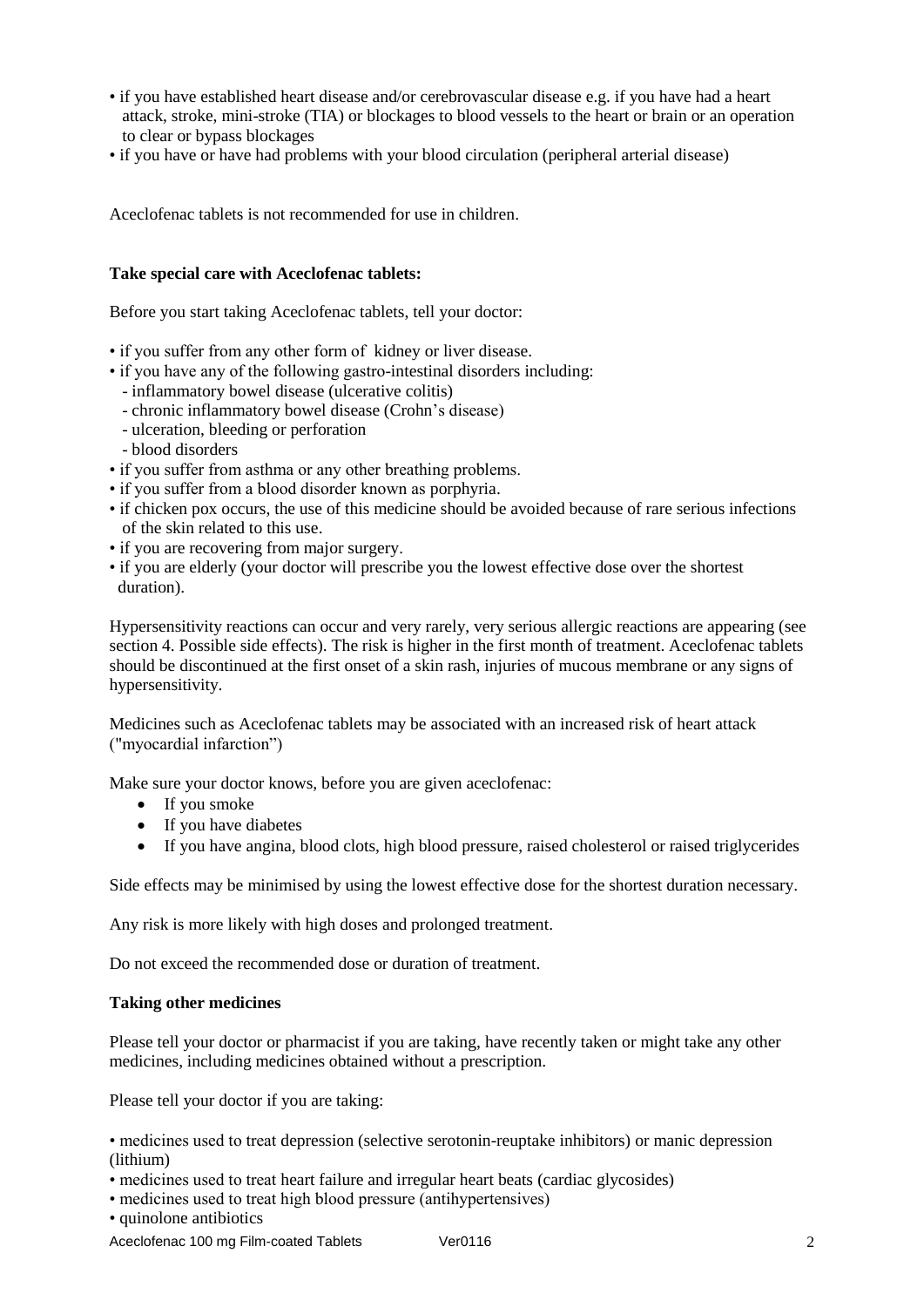- drugs used to increase the rate of urine excretion (diuretics)
- medicines that stop blood clotting (anticoagulants) such as warfarin, heparin
- methotrexate which is used to treat cancer and autoimmune disorders
- mifepristone which is used to induce abortions
- any steroids (oestrogens, androgens, or glucocorticoids)
- medicines used to supress the immune system (cyclosporin or tacrolimus)
- medicines used to treat HIV (zidovudine)
- medicines used to lower blood sugar levels (antidiabetics)
- any other NSAID drugs (aspirin, ibuprofen, naproxen) including COX-2 inhibitors

#### **Taking Aceclofenac tablets with food and drink**

Aceclofenac tablets must be taken preferably with or after food.

#### **Fertiliy, pregnancy and lactation**

You should inform your doctor if you are planning to become pregnant or if you have problems becoming pregnant. NSAIDs may make it more difficult to become pregnant. Do not take Aceclofenac tablets if you are pregnant or think you are pregnant. The safety of this medicine for use during pregnancy has not been established. It is not recommended for use in pregnancy unless considered essential by your doctor.

Aceclofenac tablets should not be used if you are breast-feeding. It is not known if this medicine passes into breast milk. It is not recommended for use during breast-feeding unless considered essential by your doctor.

Consult your doctor or pharmacist for advice before taking any medicine.

#### **Driving and using machines**

If you are taking Aceclofenac tablets and you experience dizziness, drowsiness, tiredness or any visual disturbances, you must not drive or use machinery.

## **3. HOW TO TAKE ACECLOFENAC TABLETS**

Always take Aceclofenac tablets exactly as your doctor has told you. You will be prescribed the lowest effective dose over the shortest duration to reduce side effects. You should check with your doctor or pharmacist if you are not sure.

The recommended dose in adults is 200 mg (two Aceclofenac tablets). One 100mg tablet should be taken in the morning and one in the evening.

Tablets should be swallowed whole with plenty of water and should be taken with or after food. Do not crush or chew the tablets. Do not exceed the stated daily dose.

#### **Elderly**

If you are elderly, you are more likely to experience serious side effects (listed in section 4 'Possible Side Effects').

If your doctor prescribes Aceclofenac tablets for you, you will be given the lowest effective dose over the shortest duration.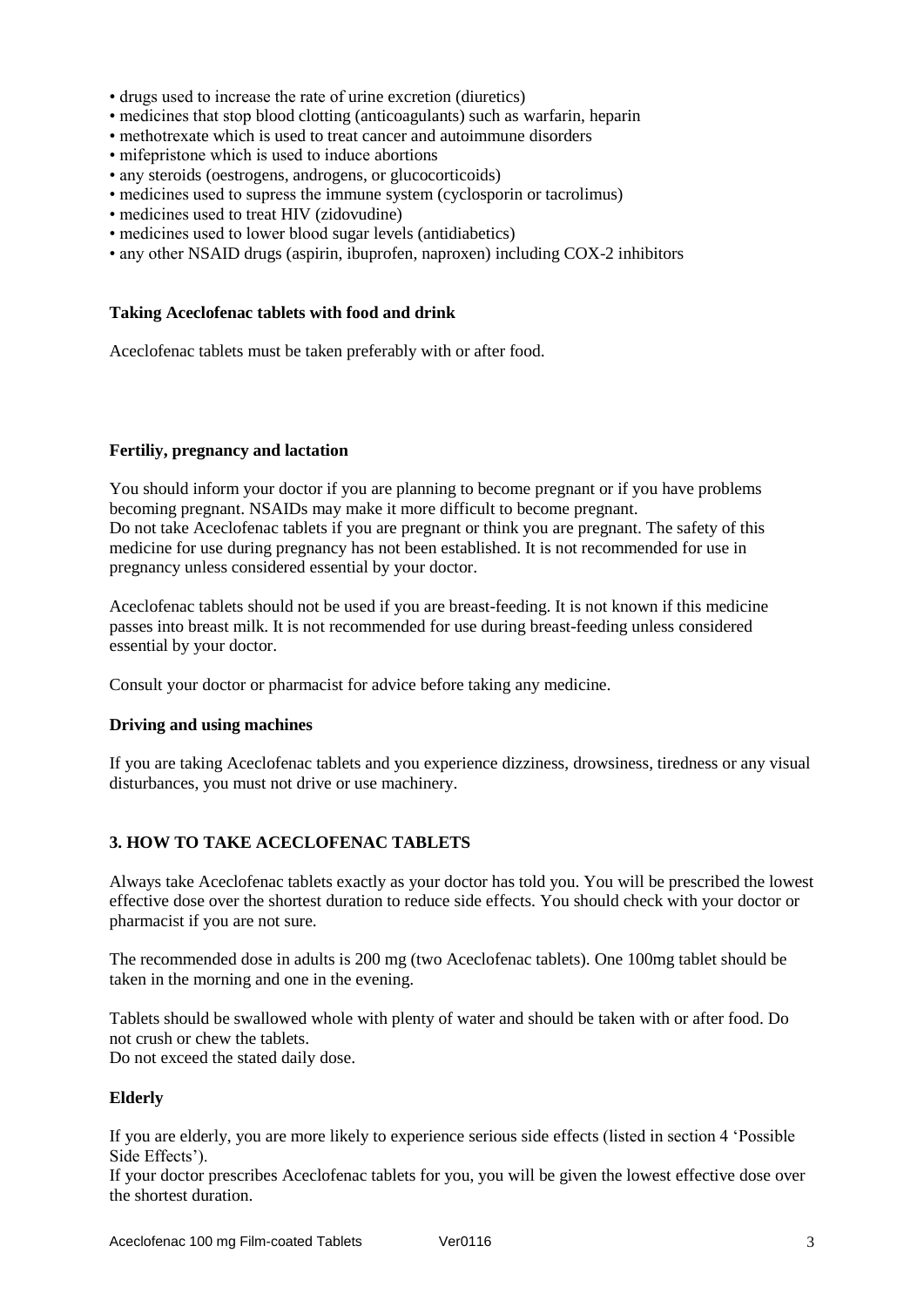## **If you take more Aceclofenac tablets than you should**

If you accidentally take too many Aceclofenac tablets, contact your doctor immediately or go to your nearest hospital casualty department. Please take this leaflet or the box the Aceclofenac tablets came in, with you to the hospital so that they will know what you have taken.

## **If you forget to take Aceclofenac tablets**

If you miss a dose, do not worry, just take the next dose at the usual time. Do not take a double dose to make up for a forgotten tablet dose.

## **If you stop taking Aceclofenac tablets**

Do not stop taking Aceclofenac tablets unless your doctor advises you. If you have any further questions on the use of this product, ask your doctor or pharmacist.

## **4. POSSIBLE SIDE EFFECTS**

Like all medicines, Aceclofenac tablets can cause side effects, although not everybody gets them.

Stop taking the medicine and seek medical advice IMMEDIATELY, if you experience any of the following side effects:

- severe allergic reaction (anaphylactic shock). Symptoms may develop quickly and can be life-threatening if not immediately treated and include fever, difficulty breathing, wheezing, abdominal pain, vomiting, swelling of the face and throat.
- severe skin rashes such as Stevens-Johnnson Syndrome and Toxic Epidermal Necrolysis. These are potentially life-threatening and develop quickly forming large blisters and the skin to peel away. The rash can also appear in the mouth, throat or eyes. Fever, headache and aching of the joints usually occur at the same time.
- meningitis. The symptoms include high fever, headache, vomiting, blotchy red rashes, neck stiffness, sensitivity and intolerance to light.
- passing blood in your faeces (stools/motions).
- passing black tarry stools. Vomit any blood or dark particles that look like coffee grounds.
- medicines such as Aceclofenac tablets may be associated with a small increased risk of heart attack ("myocardial infarction") or stroke.
- kidney failure.

STOP TAKING the medicine and seek medical advice if you experience:

- indigestion or heartburn.
- abdominal pain (pains in your stomach) or other abnormal stomach symptoms.

• blood disorders such as reduced production of blood cells, abnormal breakdown of red blood cells known as haemolytic anaemia, low content of iron in the blood, low level of white blood cells, low number of platelet cells, increased blood potassium levels which can irritate the blood vessels causing inflammation known as vasculitis. These disorders can cause you to feel extremely tired, breathless, aching of the joints and be prone to repeated infections and bruising.

If any of the **below** side effects get serious, or if you notice any side effects not listed in this leaflet, please tell your doctor or pharmacist.

#### **Common (occur in more than 1 in 100 patients but in less than 1 in 10 patients):**

- dizziness
- nausea (feeling sick)
- diarrhoea
- increased liver enzymes in the blood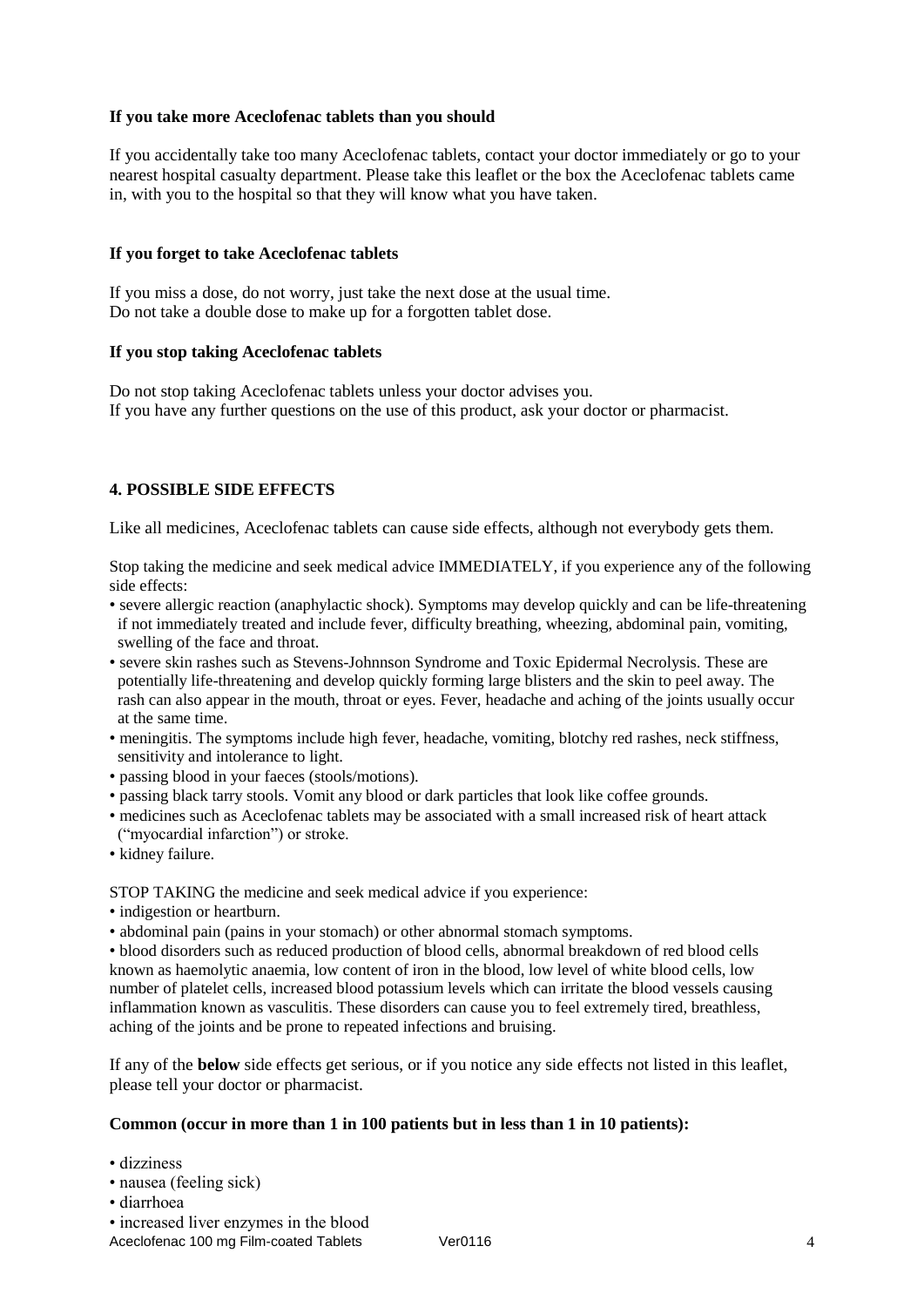## **Uncommon (occur in more than 1 in 1,000 patients but in less than 1 in 100 patients):**

- wind (flatulence)
- inflammation or irritation of the lining of the stomach (gastritis)
- constipation
- vomiting
- mouth ulcers
- itching
- rash
- inflammation of the skin (dermatitis)
- raised circular red itchy, stinging or burning patches on the skin (hives)
- increase in blood urea levels
- increase in blood creatinine levels

#### **Rare (occur in more than 1 in 10,000 patients but in less than 1 in 1,000 patients):**

- low levels of iron in the blood
- hypersensitivity (allergic reaction)
- visual disturbance
- cardiac failure
- hypertension
- shortness of breath
- gastrointestinal haemorrhage
- gastrointestinal ulceration

## **Very Rare (occur in less than 1 in 10,000 patients):**

- depression
- strange dreams
- inability to sleep
- tingling, pricking or numbness of skin
- uncontrollable shaking (tremor)
- drowsiness
- headaches
- abnormal taste in the mouth
- sensation of spinning when standing still
- ringing in the ears (tinnitus)
- heart pounding or racing (palpitations)
- hot flushes
- difficulty breathing
- high pitched noise when breathing
- inflammation of the mouth
- perforation of either the stomach, large intestine or bowel wall
- exacerbation of colitis and Crohn's disease
- inflammation of the pancreas (pancreatitis)
- inflammation of the liver (hepatitis)
- yellowing of the skin (jaundice)
- spontaneous bleeding into the skin (appears as a rash)
- blisters
- water retention and swelling
- tiredness
- leg cramps
- increased blood alkaline phosphatase levels
- weight gain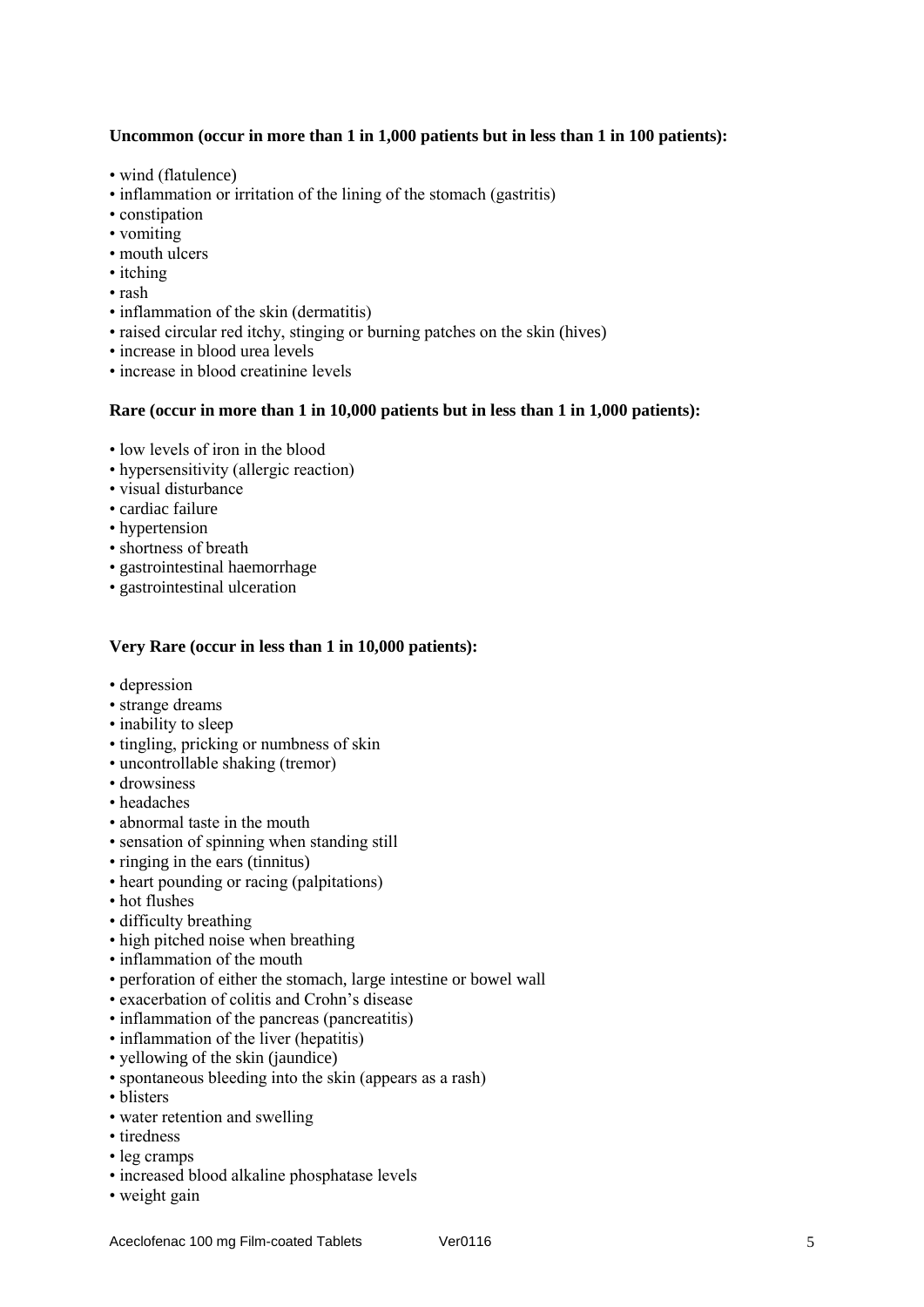Other side effects that have been reported with this type of drug (NSAIDs) are:

- hallucinations
- confusion
- blurred, partial or complete loss of vision
- painful movement of the eye
- aggravated asthma
- skin reaction to sunlight
- inflammation of the kidneys
- generally feeling unwell

Exceptionally, serious skin infections occur in association with chickenpox

### **Reporting of side effects**

If you get any side effects, talk to your doctor, pharmacist or nurse. This includes any possible side effects not listed in this leaflet. You can also report side effects directly via the Yellow Card Scheme at: [www.mhra.gov.uk/yellowcard.](http://www.mhra.gov.uk/yellowcard)

By reporting side effects you can help provide more information on the safety of this medicine.

# **5. HOW TO STORE ACECLOFENAC TABLETS**

Keep this medicine out of the sight and reach of children.

Do not use this medicine after the expiry date which is stated on the carton and the blister foil. The expiry date refers to the last day of that month.

This medicine does not require any special storage conditions

Do not throw away any medicines via wastewater or household waste. Ask your pharmacist how to throw away medicines you no longer use. These measures will help to protect the environment.

#### **6. FURTHER INFORMATION**

#### **What Aceclofenac tablets contain**

The active substance is aceclofenac. Each tablet contains 100 mg of active substance aceclofenac. The other ingredients are: microcrystalline cellulose (E460i), croscarmellose sodium, copovidone, talc (E553b), silica colloidal anhydrous, glicerol distearate.

The film coating contains: HPMC 2910/Hypromellose, Microcrystalline Cellulose, Titanium dioxide (E171), Polyoxyl 40 (Macrogol)stearate

## **What Aceclofenac tablets look like and contents of the pack**

Aceclofenac 100 mg tablets are white, round, biconvex film-coated tablets.

They are available in Aluminium/Aluminium blister packs of 20, 30, 40, 60, 90, 100 or 180 tablets.

Not all pack sizes may be marketed

#### **Marketing authorisation holder and Manufacturer**

Marketing Authorisation Holder